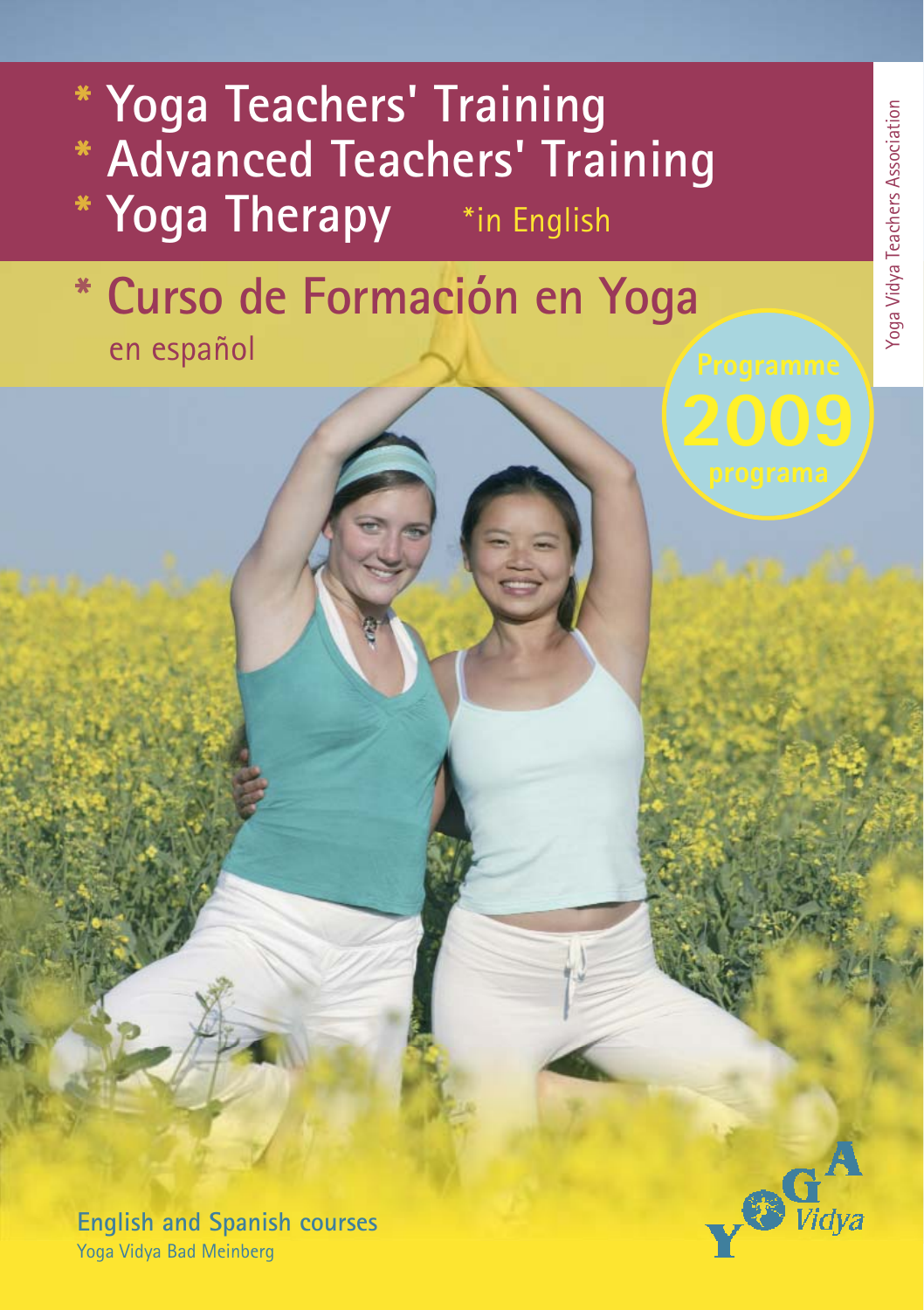### **Content**

| Yoga Vidya Teachers Association        | 2  |
|----------------------------------------|----|
| <b>Course Content</b>                  | 3  |
| 4-weeks Intensive Course               | 5  |
| Curso de Formación en Yoga             | 7  |
| Arrival, Departure, Fee                | 7  |
| Advanced Teachers' Training            | 8  |
| Yoga Therapy                           | 11 |
| The Teachers                           | 12 |
| Registration Form/Forma de inscripción | 13 |
| Yoga Vidya e.V., Swami Sivananda       | 15 |
| Location                               | 16 |



### **Yoga**

A practical system for developing the entire personality, yoga's benefits include good health, happiness, professional success and peace of mind. Yoga Vidya teaches a holistic approach to classical Yoga. It is an integral style, as developed by Swami Sivananda of Rishikesh. We present a synthesis of the entire major techniques of yoga, and students realize that continued practice enhances all aspects of life.

### **Yoga Teacher**

Teaching Yoga is a fulfilling task that demands a dedicated personal practice as well as a comprehensive knowledge of the ancient teachings of Yoga. According to varying needs, we offer different types of education. You may pick the one most appropriate to your personal circumstances. Four-week-long intensive yoga teachers' training courses are held in English at the Yoga Vidya Centre in Bad Meinberg, northern Germany. In addition, there is a vast choice of four-week intensive courses in German, which are available in 2x2 and 4x1 week modules throughout the year. A number of advanced teachers' training courses give you the opportunity to further develop your knowledge of the various aspects of the science of Yoga. Our courses provide you with a thorough educational base for your personal practice as a teacher, as well as widely accepted certificates. If your aim is to develop your personality or experience Yoga at a deeper level, these courses are highly recommended.

## **Yoga Vidya Teachers Association**

The members of the Yoga Vidya Teachers Association are committed to the ideal of classical integral Yoga. In cooperation with Yoga Vidya, the Association offers teachers trainings and advanced courses, publishes Yoga literature, cooperates with other Yoga associations and supports its members in their work. The "Berufsverband der Yoga Vidya Lehrer/innen e.V. (BYV)" (Professional association of Yoga Vidya Teachers - registered association) is Europe's leading institution in the education of Yoga Teachers. It offers an extensive range of continuing education, advanced training and courses in Yoga and related issues to teachers regardless of their various and varying traditions. Examples of this program include in-depth training courses in teaching Yoga to children, Yoga during pregnancy, Yoga Therapy, Yoga Psychotherapy, Relaxation Trainer, Breath Trainer, Meditation Course Leaders' training, Ayurvedic Consultant and many more. The amazing range of courses is enabled by close cooperation with the Yoga Vidya Association of Health Consultants, a member of the European Federation of Yoga Teachers´ Associations (EFYTA). Upon receiving your certificate you may become a member.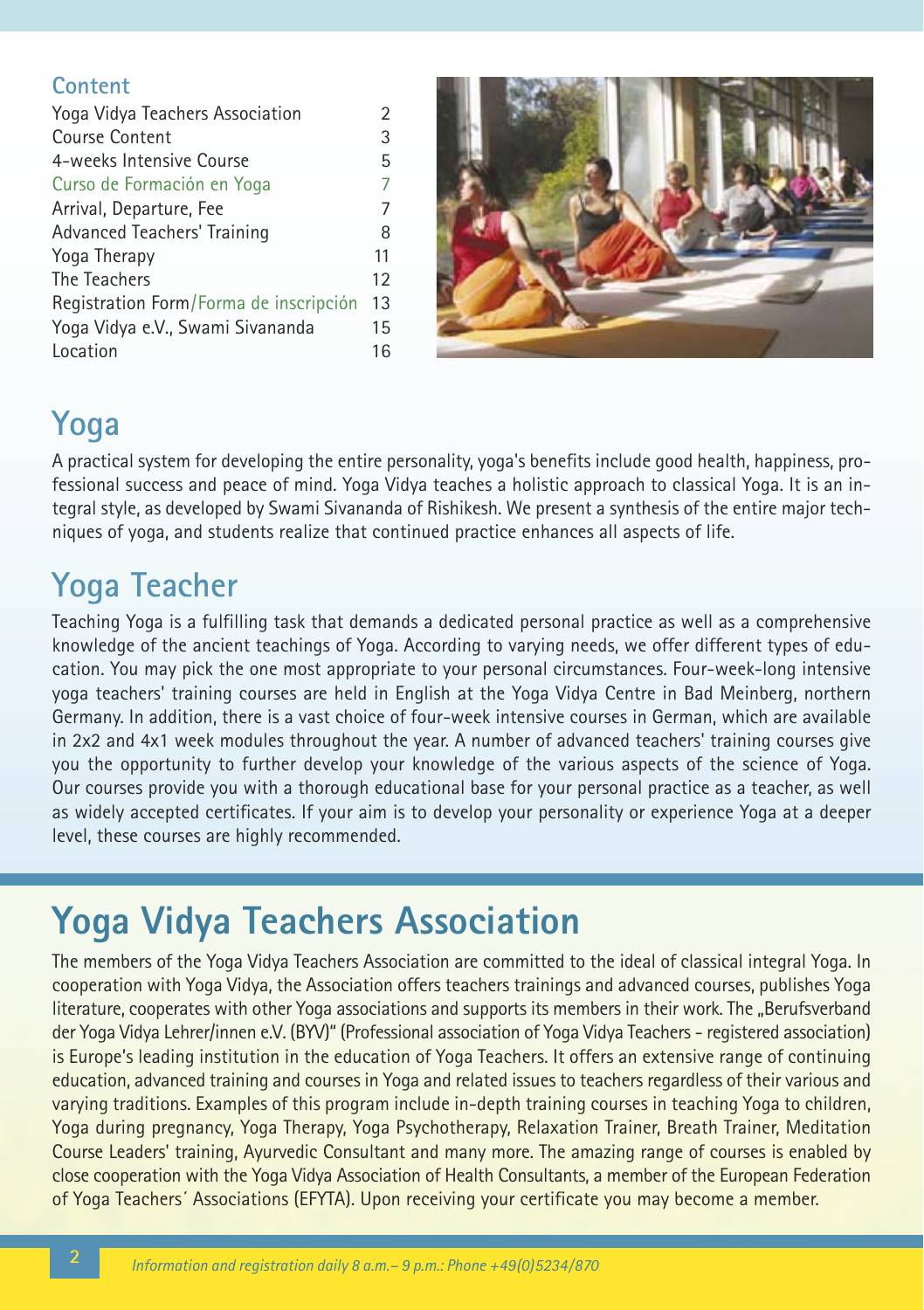### **Course Content**

### **1. Introduction**

Philosophy and Aim of Yoga. History of Yoga. Paths of Yoga: the Main Schools of Yoga. Masters of Yoga.

### **2. Hatha Yoga in survey**

- As a path to general well-being
- Stress-management
- Therapy and healing
- As a means of developing mental powers
- As physical approach to psychotherapy
- As spiritual exercise

#### **Preparatory exercises**

- Sensitivity and physical awareness
- Mental exercises
- Warm-up exercises
- Eye exercises
- Sun Salutation

#### **Relaxation**

- Classical relaxation, Yoga-Nidra
- Relaxing techniques for daily life
- Autogenic training according to Schulz
- Progressive Relaxation according to Jacobson
- Modern stress-research and stress-management

#### **Asanas (Yoga Postures)**

- Yoga Vidya sequence with its 12 basic postures
- Asanas for relaxation
- Yoga for the back and spine
- Yoga and sports training
- Comparison to other forms of physical training
- Asanas and physiological research
- Asanas for general fitness
- Introduction to demanding sequences
- Asanas for the flow of life-energy: prolonged performance of asanas, combined with chakra concentration, special breathing techniques, mantras, bandhas, mudras
- Asanas for personal growth and development

#### **Pranayama (Breathing Techniques)**

- Breathing techniques for daily life
- Breath control
- Easy pranayama for relaxation and recharging
- Samanu: psychic cleansing
- Advanced pranayama according to Hatha Yoga Pradipika

### **Kriyas (Yoga Cleansing Exercises)**

Shatkriyas according to Hatha Yoga Pradipika: Tratak (eye cleansing), Neti (nose cleansing), Kapalabhati (lung cleansing), Dhauti (throat- and stomach cleansing), Nauli (small intestine cleansing), Basti (colon cleansing). Shank Prakshalama (total intestine cleansing)

### **Physiology and Health**

- Physical body in relation to yoga exercises
- Muscle and bone structure
- Respiratory/Digestive system
- Nerves and Hormones
- Physiological effects of Yoga
- Physiology of movement
- Sport medicine theory and research

### **Health**

- What is health? Reasons for disease.
- Healthy, holistic living
- Yogic remedies for the treatment of minor illnesses like colds, hay fever, headache, allergies, constipation
- Yoga as therapy: remain healthy into old age
- Healing through mental training

#### **Ayurveda**

Health and disease. The three Doshas. Correct living according to your body type. Ayurvedic food.

#### **Nutrition**

- Natural nutrition. Reasons for a vegetarian diet
- The mental and energetic effects of food
- Nutrition and advanced Hatha Yoga
- Fasting, slimming and staying slim
- Special nutrition and diets
- **3. Tantra and Kundalini Yoga (Energy Training)**
- Theory: Shiva-Shakti-Philosophy
- The astral body: Prana, Nadis, Chakras, Kundalini
- Astral World, spirits and life after death. Help for the deceased.
- Opening of chakras
- Para psychological phenomena: clairvoyance, channelling, mindreading, psycho kinetics, extra mental perception
- The Raising of Kundalini: methods, experiences, dangers and security measures
- Techniques of Kundalini Yoga: Mantra, Laya, Yantra, Nada, Hatha Yoga
- White, red and black Tantra
- Sexuality and relationship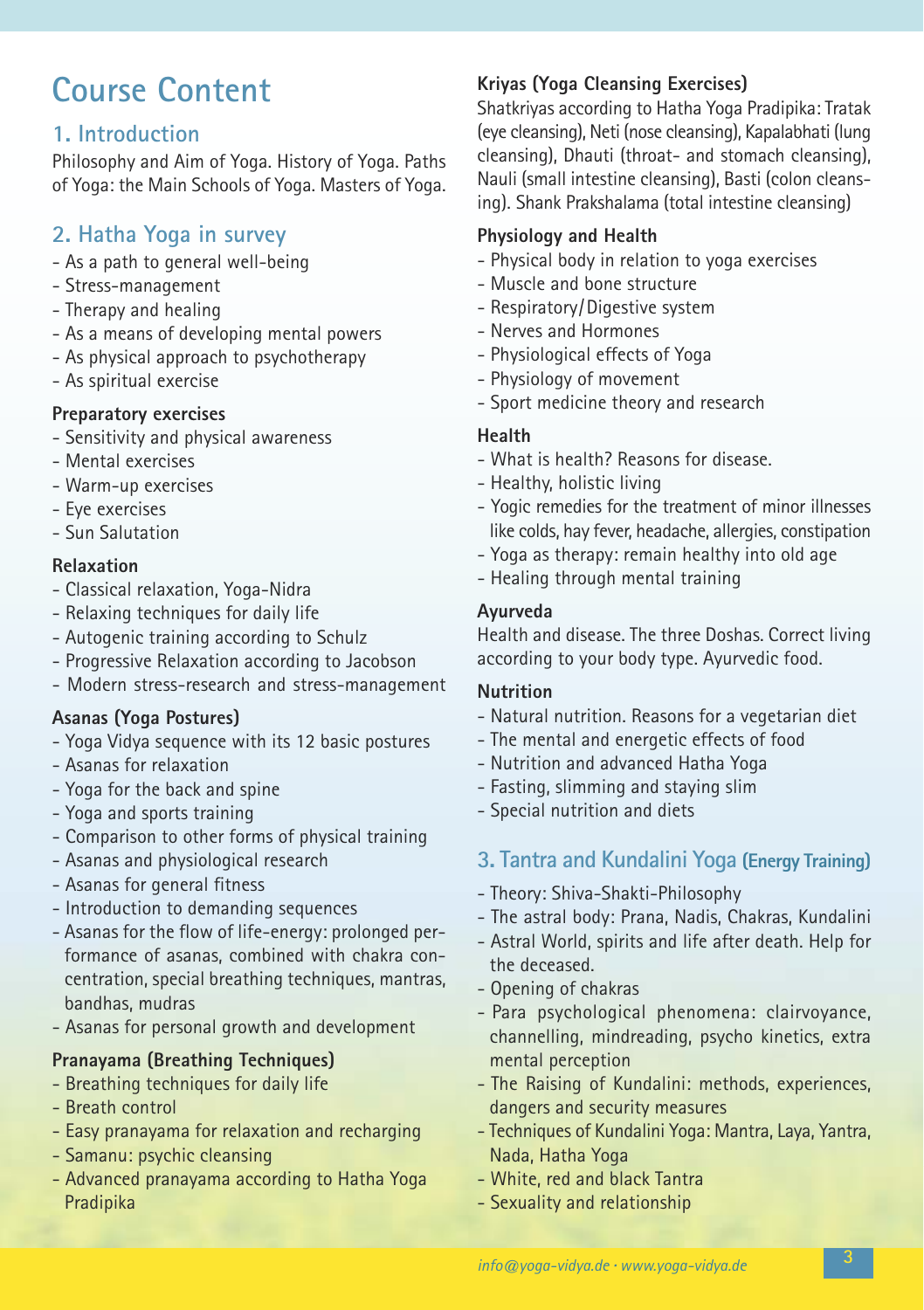### **4. Raja Yoga (Mental Training and Meditation)**

- The human psyche: sub consciousness, consciousness and super-consciousness
- Thought-power and positive thinking
- Thoughts as creator of destiny
- Development of memory, willpower, concentration, creativity and intuition
- Dealing with feelings and emotions
- Contact the higher self: "what is it I really want?"
- Affirmation and visualisation. Charisma and personal charm
- How to overcome negative habits
- Yoga-Sutras by Patanjali. Levels of consciousness, expanded consciousness.
- Raja Yoga and modern neuroscience
- Indian and Western psychology in comparison

### **5. Karma Yoga (Yoga of Action)**

- Karma, the law of cause and effect
- Dharma: right conduct
- Reincarnation: death, life after death
- Ethics in daily life
- Ahimsa: non-violence
- Swadharma and Swarupa: the art of right decision
- Detached service and spirituality
- Living in harmony
- How to deal with difficult persons
- Rhetoric training. Communication training
- Enhancing your relationships. Win friends
- Family and relationship
- The ascetic way
- Simple living high thinking
- Ecological consciousness and social engagement

### **6. Bhakti Yoga (The Devotional Approach)**

- Feelings and emotions
- The miracle of Love
- What is God?
- Experiences of the Divine
- Contact the Divine
- God in your daily life. Prayer
- Hindu mythology
- Kirtan: Chanting
- Rituals: Arati, Puja, Homa
- Possibility of Mantra Initiation
- Guru and disciple

#### - Christian, Jewish and Islamic schools of mysticism

### **7. Jnana Yoga (Yoga of Knowledge)**

- Introduction to the classical scriptures of Hinduism, Vedas, Smritis, Itihasas, Puranas
- Important scriptures of the Yoga tradition: Upanishads, Brahma Sutras, Bhagavad Gita, Yoga Sutras, Hatha Yoga Pradipika, Bhakti Sutras
- Physical, astral and causal bodies
- Levels of spiritual growth (7 Bhumikas)
- Cosmology and Creation. Time, space and causality
- Vedanta: Philosophy of the Absolute. "Who am I? What is real? What is consciousness? What is happiness?"
- Self as Existence, Knowledge and Bliss
- Modern Physics and Vedanta

### **8. Yoga teaching techniques**

- Basic principles of Yoga teaching
- Personality and inner attitude of a Yoga Teacher
- Rhetoric training, structure of a Yoga class
- Structure of courses and classes
- Beginners, intermediate and advanced courses, workshops
- Yoga for the back and spine
- Correction of posture through Yoga
- Yoga for pregnant women
- Yoga for children
- Yoga for senior citizens
- Benefits and restrictions of Yoga therapy
- Yoga-teaching as a profession and calling

### **9. Meditation**

- Techniques of concentration
- Awareness in daily life
- Techniques of meditation: Mantra-Meditation, Tratak, Chakra-Meditation, Energy-Meditation and others
- Levels of meditation
- Overcoming obstacles in meditation
- Experiences with meditation
- Meditation and scientific research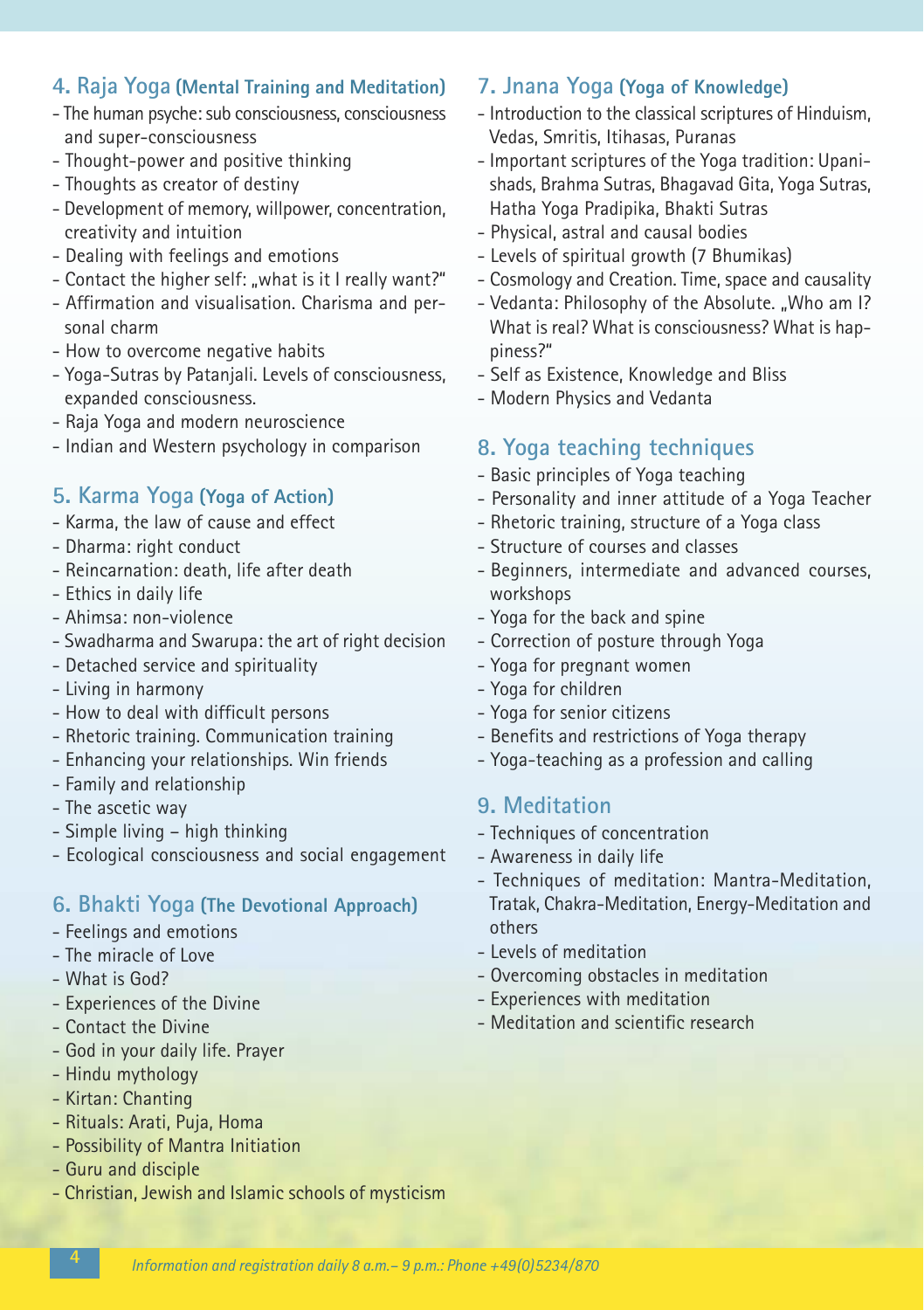### **Yoga Teachers' Training**

**4-Week-Intensive (Basic Information)**

**July 12 - August 9, 2009 (also possible to divide into 2x2 weeks - second two weeks in August 2010)**

Opportunities to connect to your intuition, awaken your life energy, and enhance your personal aura. There will be lectures and workshops giving you the necessary theoretical skills to teach. You will also work in smaller groups to refine your practical skills. This course is also recommended for people who simply wish to experience Yoga at an in depth level. Intensive courses may be compared to the rapid methods of learning languages when living in a foreign country. During this intensive course, you will be living and practicing Yoga 24-hours a day, for four weeks.

### **Daily Schedule**

**6-8.30 a.m.** Morning Meditation, Chanting, Lecture. Early morning is a time of strong spiritual vibrations; this will aid your meditation to grow deep and intense.

**8.45-11 a.m.** Asanas, Pranayama, Relaxation class **11 a.m.** Breakfast/Lunch

**12 noon** Karma Yoga (selfless service), leisure time **2-3.45 p.m.** Lecture, Workshop

**4-6.10 p.m.** Asanas, Pranayama, Relaxation, teaching skills in small groups of students

**6.10 p.m.** Dinner, Leisure time

**8-10 p.m.** Evening Meditation, Chanting, Lecture

### **Exam**

There will be written and practical exams at the completion of Yoga Vidya Teachers' Training Course.

### **Certificate**

Upon completion of course and exam you will be awarded with the yoga teachers' certificate by the Yoga Vidya Teachers Association. This certificate enjoys wide recognition.

### **Meals**

There are two nutritious lacto-vegetarian meals every day (brunch at 11.00 a.m. and dinner at 6.10 p.m.). The meals are prepared with love and care; all ingredients are strictly organic. If you have special requests, please notify us at least one week in advance.

### **Leisure**

Fridays are reserved for your leisure, from 9.30 a.m. to 8.00 p.m.. There will be no classes. You may seize the time for walks, cycling tours, swimming, sauna, trips into the country and relaxation.

### **Requirements**

A basic knowledge of asanas and the philosophy of Yoga are required. However, you need not to be an advanced student to attend the Yoga Vidya Teachers' Training Course. However, the course requires your discipline. Participation in all classes, lectures and seminars is mandatory. Meat, fish, eggs, tobacco, caffeine and alcoholic beverages are strictly forbidden during the course. Additionally we recommend reading *"The Complete Illustrated Book of Yoga"* by Swami Vishnu-devananda before entering the course.

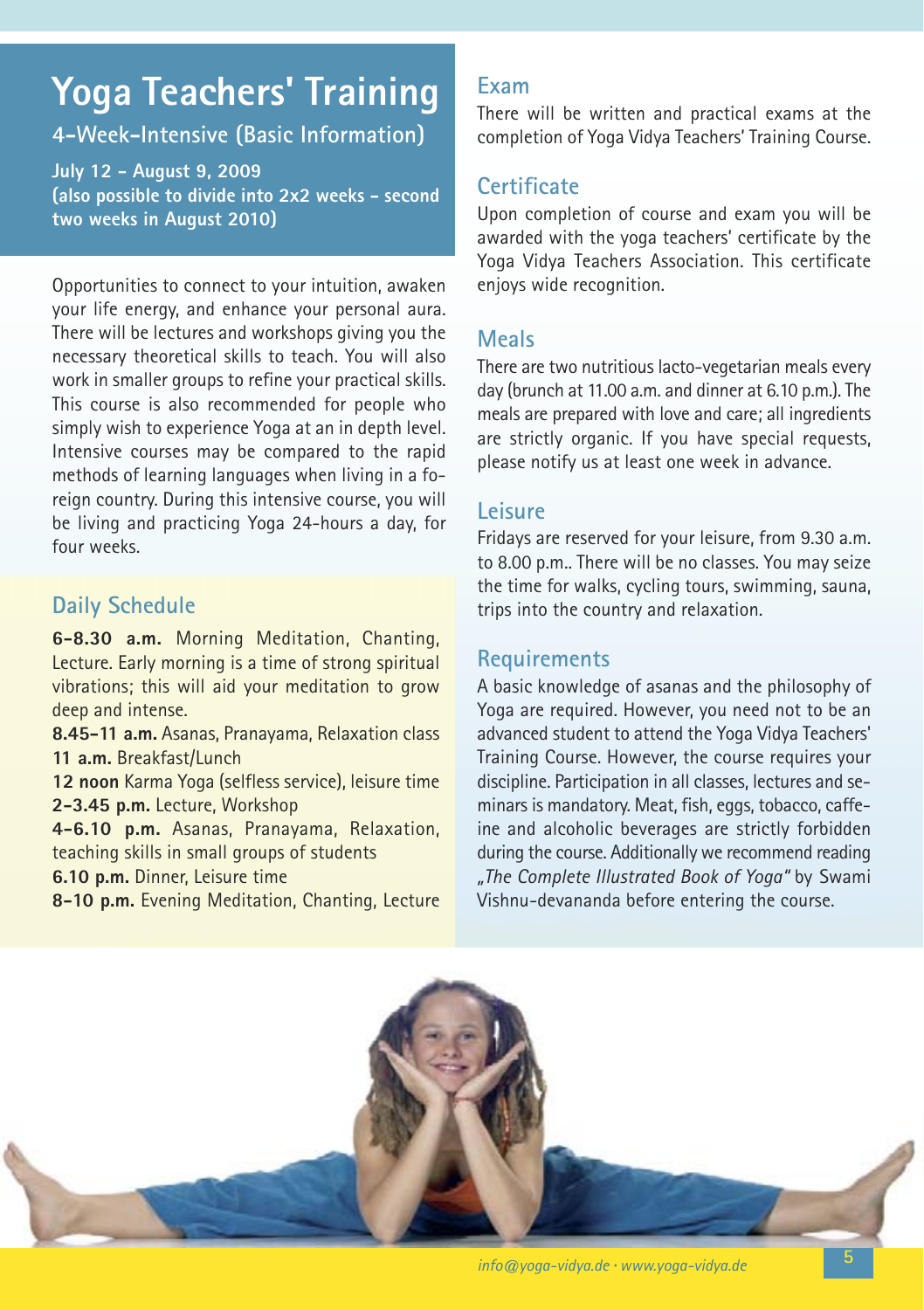

#### **Arrival and Departure**

Arrival time on the starting day is 1.00 p.m., your room will be ready from 3.00 p.m. onwards. There is a Yoga class at 4.15 p.m. and dinner at 5.30 p.m.. The course will officially commence at 7.00 p.m. Departure time on the final day is 1.00 p.m.. Due to the intensity of training it won't be possible to arrive later or depart earlier, or to miss a day in between. There is a free shuttle service from the train station in Horn-Bad Meinberg (if possible please notify us at least 3 days prior to arrival).

#### **What you should bring**

*"The Complete Illustrated Book of Yoga"* by Swami Vishnu-devananda, *"Bhagavad Gita"*with commentary by Swami Sivananda, towels, alarm clock, torch, notebook, bed linen (which may be rented for a fee of  $5 \in \mathbb{C}$ ). yellow shirt, white Yoga trousers, comfortable indoor slippers plus personal items and toiletries. Optional: musical instruments for chanting and talent shows, all-weather clothing for country walks.

If you know German kindly, ask for our detailed German brochures for: Teachers Training Introductory Courses, Advanced Teachers' Training Courses, 4 weeks intensive Teachers Training Course.

### **Date and Fees**

**a) 4 weeks complete: July 12 - August 9, 2009 b) 2x2 weeks: first two weeks July 12-24, 2009; second two weeks: first half of August, 2010.**

a) 4 Weeks in 2009: Shared room 2012 €, Double room 2.404 €, Single room 2.796 €, dormitory/tent/ motor home 1.704 €. For terms of payment see registration form.

b) 2x2 weeks: first two weeks in 2009 plus 2 weeks in 2010: Shared room 2.174 €, Double room 2.566 €, Single room 2.958 €, dormitory/tent/motor home 1.866 €, half amount to be paid in 2009, second half in 2010; 102  $\epsilon$  Discount if you pay the whole amount in 2009.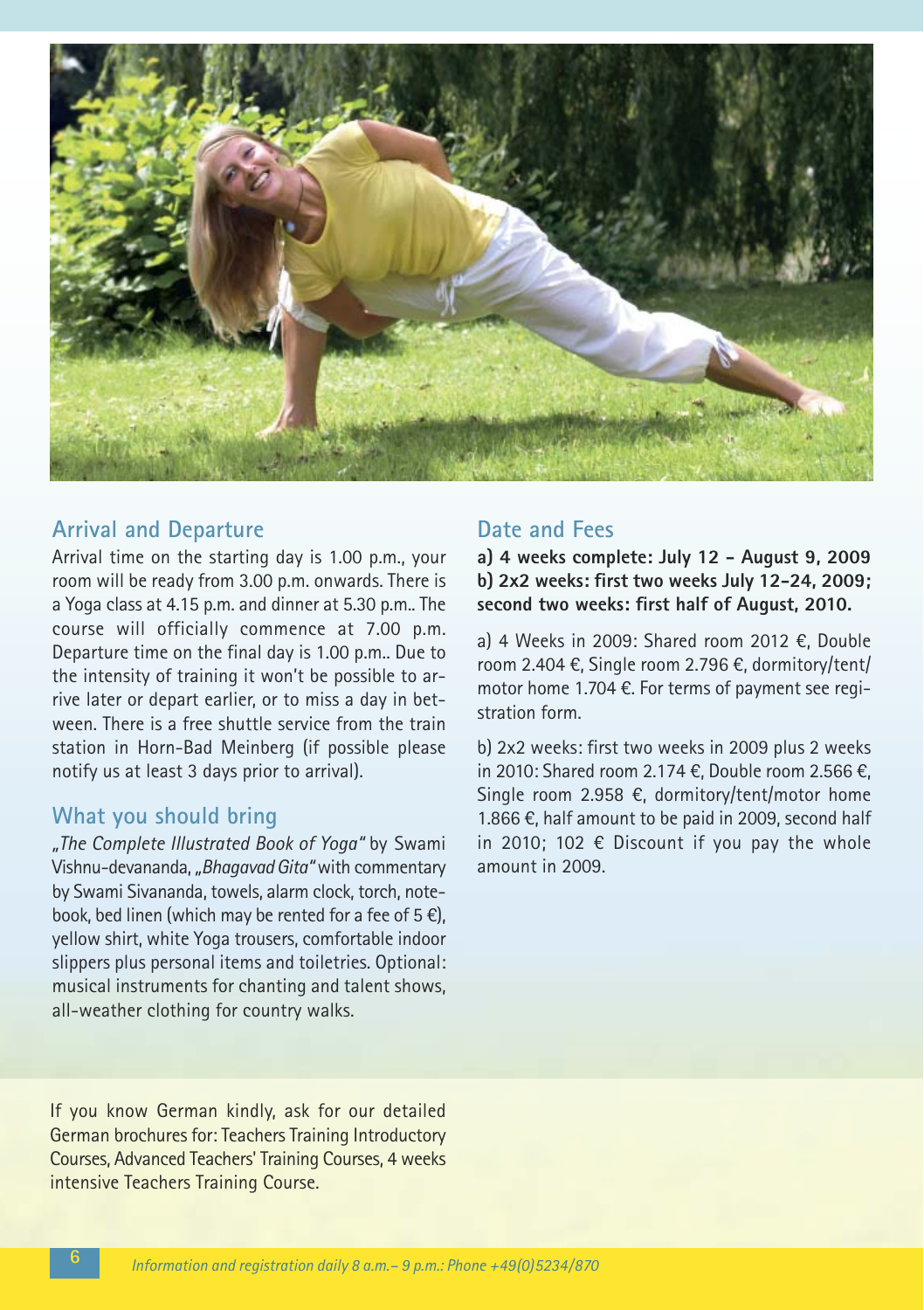### **Curso de Formación en Yoga en Español**

**Intensivo-3-semanas (informaciones básicas) Julio 3 – 24, 2009. Español sin traducción. Profesores: Gauri y Westley Eckhart**

En colaboración con la Asociación Internacional de Profesores de Yoga Sananda (A.I.P.Y.S.) y con instructores de reputación internacional Yoga Vidya realiza en 2009 un curso de formación de instructores de Yoga en espanol.

Llegarás a conocer varios estilos de yoga tanto para tu propia práctica como para tus clases de yoga. Sobre todo aprenderas: Asanas (posturas de yoga), técnicas de respiración, técnicas de relajación, meditación, filosofía de yoga, mantras.

El curso está enfocado en la práctica y te capacita en dar clases de yoga de diferentes niveles. También está diseñado como curso de perfeccionamiento para profesores que pretenden ampliar sus conocimientos con nuevos estilos de yoga. Si ya eres profesor de la formación de Yoga Vidya se repetirán algunas cosas pero tambien muchas serán nuevas y enriquezedoras.

Condición para la participación: Conocimientos básicos en yoga y meditación.

### **Certificado**

"Profesor de practica en hatha yoga A.I.P.Y.S." y "Yoga Übungsleiter (spanisch) BYVG". 200 Unidades.

### **Tarifas**

Dormitorio (seis camas) 2.012 €, cama doble 2.404 €, habitación individual 2.796 €, dormitorio de varias camas/carpa/caravana 1.704 €

Si tienes buenos conocimientos del alemán por favor pregunta por nuestros folletínes detallados en aleman: Cursos de iniciación, cursos avanzados y forma ción de instructores de yoga de cuatro semanas intensiva.

### **Arrival and Departure** *(all courses)*

**Arrival time** on the starting day is 1.00 p.m., your room will be ready from 3.00 p.m. onwards.

**Teachers Training:** There is a Yoga class at 4.15 p.m. and dinner at 5.30 p.m.. The course will officially commence at 7.00 p.m.

**Advanced Teachers Training and Yoga Therapy:** Yoga class at 4.30 p.m. and dinner at 6.00 p.m.. The course will officially commence at 8.00 p.m.

**Departure time** on the final day is 1.00 p.m.. Due to the intensity of training it won't be possible to arrive later or depart earlier, or to miss a day in between. There is a free shuttle service from the train station in Horn-Bad Meinberg (please notify us at least 3 days prior to arrival).

**All prices include** board and lodging, lactovegetarian meals, complete training, meditation, mantra chanting, Yoga classes.

**Daily Schedule for Teachers Training course:** see page 5.

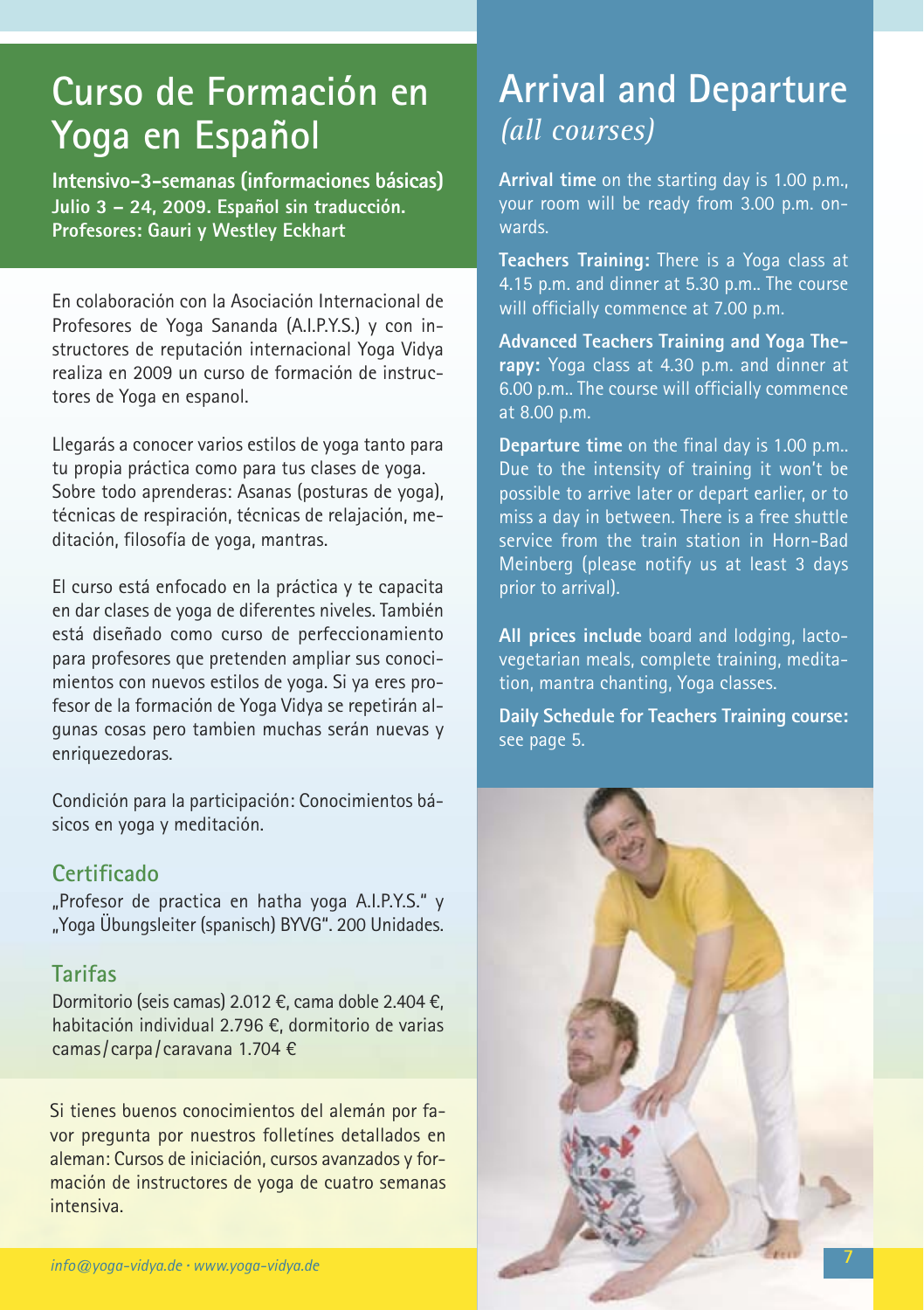## **Advanced Teachers' Training**

**Precondition: Successful completed Yoga Teachers' Training (any Yoga Tradition)**

### **Asana Intensive** with Narayani

**January 16–18, 2009; September 13–18, 2009** Intensive work on the Asanas. Inspiring lectures and meditation. Narayani is the Co-Author of the book *"Yoga".* Today she has become more flexible than ever. Her way to teach is almost magic: in a playing way without big strain you will learn the most difficult variations and you will be amazed how much is possible. Due to her long and intensive Asana practice and more than 20 years of teaching experience, Narayani will be able to give you very good advice. Her soft, calm and joyful personality is simply an inspiration. Little theory, longer Asana-classes.

Jan. 16.-18.: Shared room 179€, Double room 207€, Single room 235€, dormitory/tent/motor home 157€. Sept. 13.-18.: Shared room 420€, Double room 490€, Single room 560€, dormitory/tent/motor home 365€.



### **Hatha Yoga Pradipika**

#### **9 Days Intensive Advanced Yoga Teachers' Training June 26 - July 05, 2009. Instructor: Swami Atma Swaruparamananda, Sukadev Bretz**

Hatha Yoga - An escalator to inner peace in 9 days. Practicing asanas without connecting them to their spiritual roots frequently results in loss of inspiration. Inner peace is the aim of yoga. The main tools are asanas, pranayama, kriyas, mudras, and bandhas to control the mind and prana. Good health, a flexible body and higher stress resistance are positive side effects. Detailed discussion of Hatha Yoga Pradipika, the classical foundations of Hatha Yoga practice.

It contains precise, yet coded, instructions as to how the latent energy potential may be utilized dynamically by way of Sadhana (spiritual practice). We will cover yogic cleansing techniques for body. mind and prana. The course is recommended for yoga practitioners, wishing to attain a deeper understanding and perspective. It is a particularly attractive course for Yoga teachers who want to convey a new spiritual dimension and depth to their classes and their own practice.

Shared room 597€, double room 723€, single room 849€, dormitory/tent/motor home 498€.

### **Intensive A1 – Jnana Yoga**

#### **April 10-19, 2009 in Westerwald Instructor: Swami Saradananda**

Jnana Yoga and Vedanta, Indian scriptures and philosophical systems, teaching techniques, Hatha Yoga, sports medicine, relaxation and stress management.

Swami Saradananda will lead participants on an exploration of the vedantic masterpiece of Shankaracharya. Viveka Chudamani is the cream of the Upanishads and the Bhagavad Gita. It re-educates the student in a systematic way, providing a new vision of life. The Goal and the Path are both exhaustively dealt with.

Shared room 597 €; double room 723 €, single room 849 €; dormitory/tent/motor home 498 €

*Yoga Vidya Retreat Center Westerwald: www.yoga-vidya.de/en/yogavidya/westerwald.html*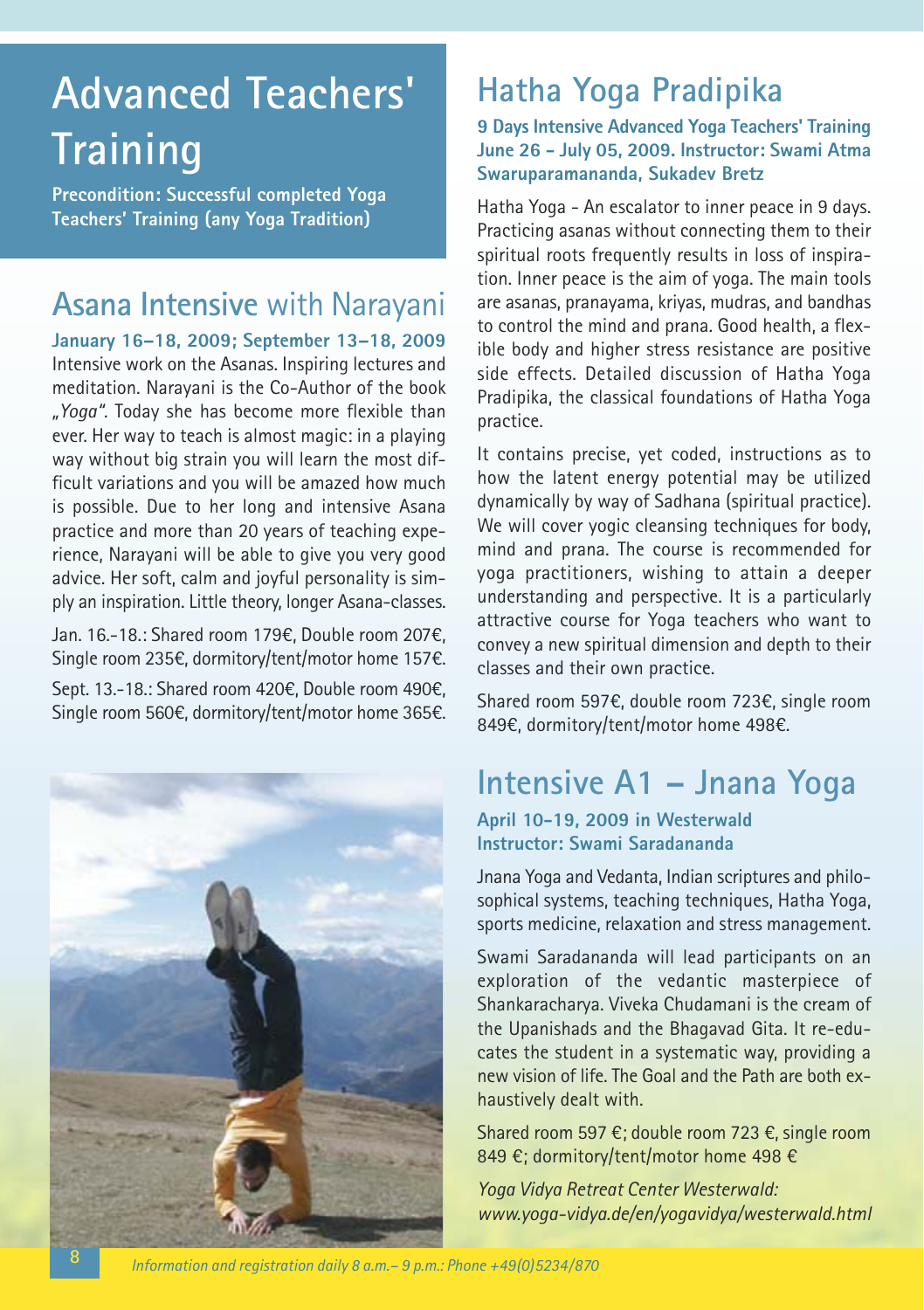

### **Asanas-Anatomical Precision**

### **July 15–19, 2009. Instructor: Gauri Eckhart**

Learn the Yoga Vidya series asanas with perfect precision. The instructor, Gauri Eckhart, has studied many Yoga systems, such as Sivananda, Iyengar, Ashtanga and Bikram as well as other systems of physical exercise (Feldenkreis, Pilates, Alexander technique) and has precise knowledge of human anatomy. She has applied this to the ancient and highly effective Rishikesh series on which the Yoga Vidya Exercise System is based.

This weekend will provide you with valuable advice on how to make your asana practice more effective and prevent potential physical problems with your back, knees, hips, neck etc. A seminar: both for your personal practice and for teaching yoga.

Shared room 277 €, double room 333 €, single room 389 €, dormitory/tent/motor home 233 €.

### **Yoga for Yoga Teachers**

### **Lots of practice, little theory. July 17-24, 2009. Instructor: Swami Saradananda**

More practice and less talk. A seminar with Swami Sara dananda intended for teachers/experienced yogis.

■ An opportunity for yoga teachers to practice with their peers.

◗ This seminar has been created in the spirit of mentoring, enabling you to receive personal corrections and have your questions answered.

■ The concepts and techniques to be explored are applicable to any yoga practice and / or tradition.

◗ Discover ways to use subtle energies to go more deeply into your Hatha yoga practice and add dimensions to your teaching.

■ The teachings are rooted in the Sivananda tradition and enhanced by Swami Saradananda's years of personal practice.

Shared room 542 €, double room 640 €, single room 738 €, dormitory/tent/motor home 465 €.

### **Chakra Meditation**

#### **Training Course. July 24 - August 2, 2009 Instructor: Swami Saradananda**

Not part of the physical body, yet influencing every aspect of your body and mind, the subtle energy centres known as "chakras" are powerful psychic transformers. As energy is moved upward to higher consciousness, you may ascend to the planes of higher consciousness. But just as important is the step-down work that your chakras perform, which enables you to manifest your ideas and dreams into a more creative embodiment.

This seminar will look at the functions and reciprocal influences of the chakras on each other and on the unconscious and conscious minds. This on-going training for yoga teachers is unique in its practical as well as theoretical approach.

### Topics to be covered include:

**Chakra environment**, creating a holistic balance. Balance within each chakra – and an overall balance by which your energy may be moved up and/or down as is necessary.

**Chakra anatomy:** how each chakra links to the other centres of subtle anatomy, including associated minor chakras, and how this affects your physical and psychological health.

**Breath meditations:** practical breathing exercises to aid your meditations and enhance your lifestyle.

**Moving meditations:** practical physical exercises that help you to meditate on and cleanse your chakras.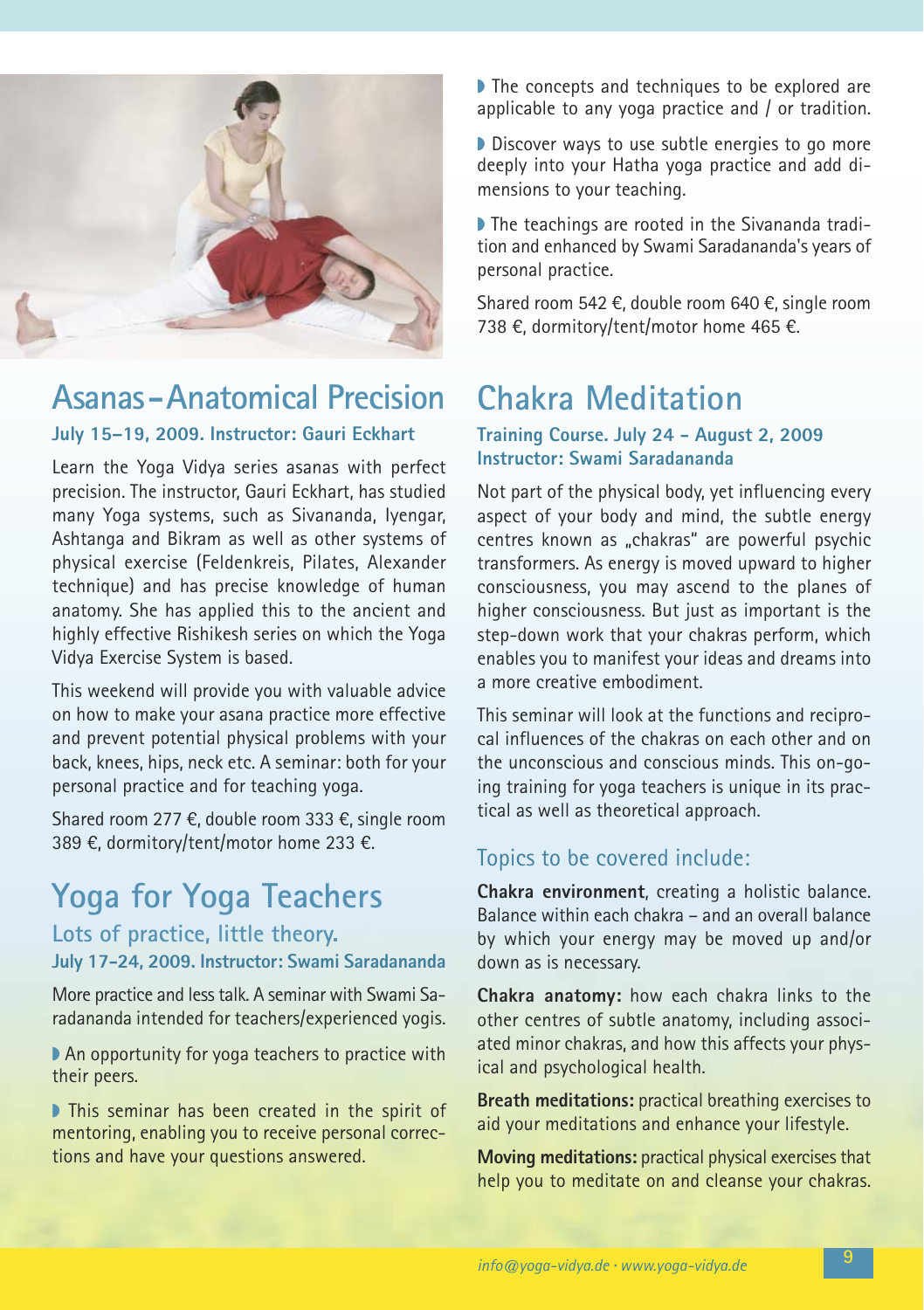**Visualisation meditations:** A series of visualisation exercises in which the chakras open, close and energy moves through them purified and unhindered.

Sound meditations: using music and communication to stimulate your chakra, from mantras to inspirational incantations.

**Diet and Lifestyle:** how they affect your chakras. It is a certified training course.

**Precondition:** completed yoga teachers' training course BYV, BDY or Sivananda (others on request) and at least 1 year daily practice of meditation.

Shared room 682 €, double room 808 €, single room 934 €, dormitory/tent/motor home 583 €.

### **Pawanamuktasana Series**

### **August 7-12, 2009. Instructor: Dr. Nalini Sahay**

The pawanmuktasana series taught by Dr. Nalini Sahay of the Bihar School of Yoga are an original contribution of Parmahamsa Satyananda. Pawanmuktasanas bring the different bodily functions into perfect coordination so that they work for the benefit of the whole body. Pawanmuktasana means release of prana from the pose. Each group supplements the other stimulating and encouraging a free flow of prana.

Shared room 402 €, double room 472 €, single room 542 €, dormitory/tent/motor home 347 €.

### Yoga Nidra™

#### **August 14-21, 2009. Instructor: Dr. Nalini Sahay**

In this intensive seminar, yoga teachers learn Yoga Nidra in the tradition of Swami Satyananda with detailed explanations to be clear in their comprehension of the subject. In order to teach the participants will learn through practice and discussion to be completely aware; to be relaxed at the mental, spiritual, emotional and physical levels, and to be truly relaxed, effortlessly.

Shared room 542 €, double room 640 €, single room 738 €, dormitory/tent/motor home 465 €.

# **Yoga Therapy**

**4-Weeks-Intensive May 10 - June 7, 2009 Instructor: Harilalji**

A highly qualified advanced Training Course for new and deeper expert knowledge, widened competence and qualification, enrichment of your yoga classes and additional professional chances. It is an excellent chance for trained yoga teachers to specialize in the field of therapeutic yoga and deepen their teaching expert competence decisively.

**A Certified training course.** Precondition: completed yoga teachers' training course BYV, BDY or Sivananda, others on request or at least 350 units and 20 self-led practical yoga classes of a started yoga teachers' training course.

With this advanced training course you can extend your class programme by offering classes for people with special needs such as yoga for asthmatics, handicapped, people suffering from pain, heart diseases, allergies, arthritics, depression etc.; you can do counselling and create classes for particular patients or make use of your therapeutic knowledge for your own health and yoga practice.

English with German translation. Intensive Yoga Therapy Training according to the system of the reno wned sVYASA-Instituts in Karnataka/South India. The sVYASA is a famous, approved non-profit institution in the sense of a yoga university which for 25 years has been executing studies about yoga and

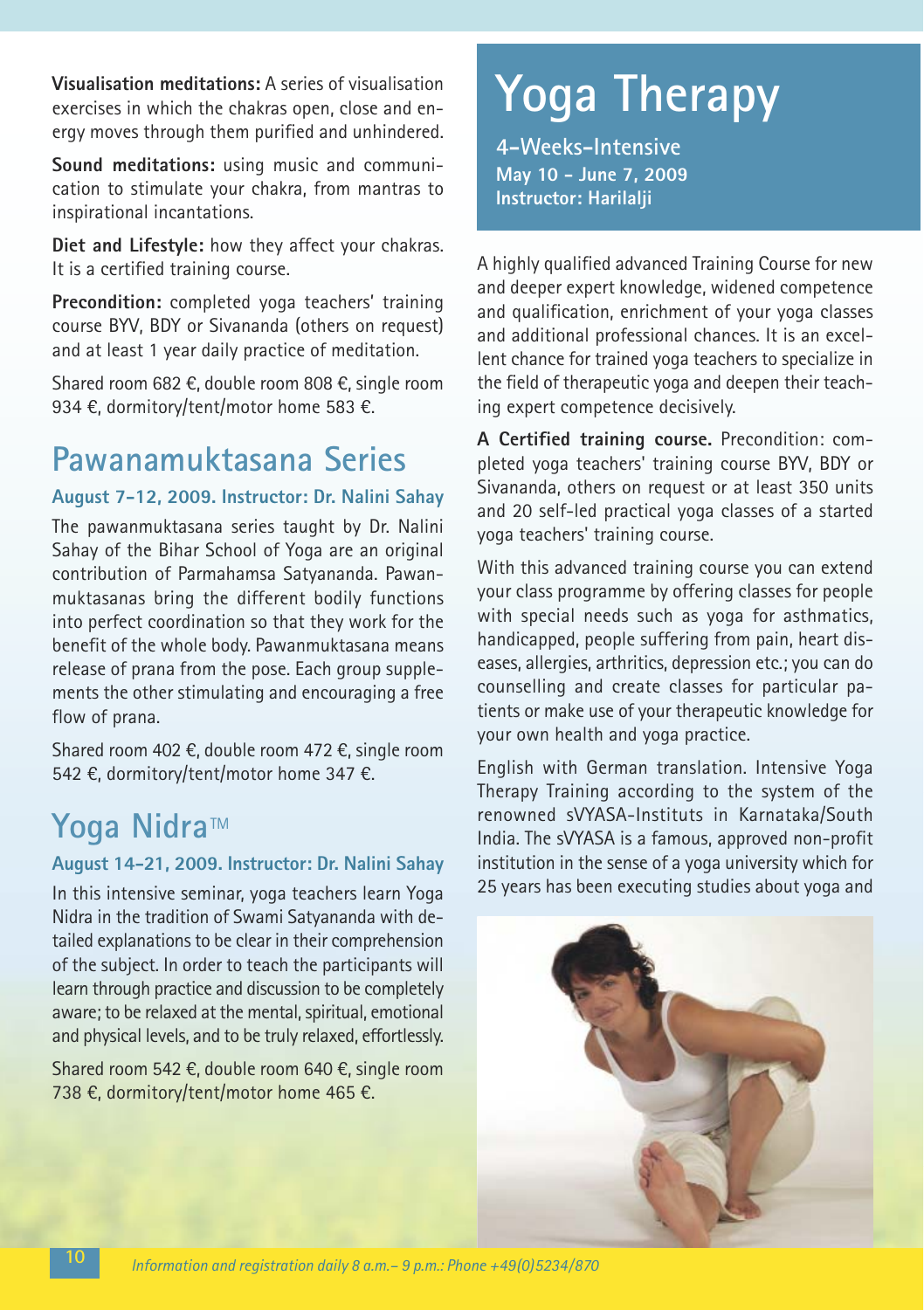yoga therapy using most modern equipment at the Prassanthi Kutiram Campus, Karnataka with connected hospital.

### **You will learn:**

■ the model of Panchakosa Tatwa (the five sheet existence of life) from Taitariya Upanishad as the basic concept of yoga therapy

■ the application of Yoga Therapy as described in the *"Yoga Vasishta"*, another classical scripture of yoga

◗ techniques used in Yoga Therapy and Yogic Physio therapy, breathing movements, Asanas, Pranayamas, Shat kriyas, cyclic relaxation, Prana channeling technique, counselling, meditation etc. which works in 5 different Koshas.

◗ exercises and techniques of Yoga Therapy which can be used for any psychosomatic diseases and for common diseases like asthma and allergy, back pain, knee pain, head ache, arthritics, anxiety and depression etc.

◗ to teach the practices and do counselling useful for a particular patient after enough consultation with the patient. The patients can practise themselves for a certain period and once the diseases are controlled or cured they can practise normal yoga for a better life.

**1st week:** anatomy and physiology for yoga teachers, basics of yoga philosophy, Indian scriptures and philo sophy systems, basics of teaching yoga to non yoga teachers.

**2nd and 3rd week:** training in different practical teaching techniques applied for different problems and diseases, breathing movements, special tech $n$ iques, asanas, pranayamas, kriyas = the yogic cleansing techniques, cyclic relaxation, PCT = Prana Channeling Technique (Pranalenkungstechniken), different meditation techniques and much more.

**4th week:** you will be practising and teaching the learned methods, practise consultations, counselling, and diagnosis, treatment in groups of two or more participants.

### **Certificate**

This training course concludes with a written exam, a final ceremony with banquet, ceremonial presentation of the certificates and spiritual blessing. On the condition that you will be successful with the examination and fulfil the conditions for taking part in this course you will obtain the certificate "Yoga Therapeut/in BYAT" (Yoga Therapist BYAT) of the Professional Association of the Yoga and Ayurveda Therapists (BYAT). 360 units.

### **Required literature**

*"The Yoga Teachers' Training Manual", "The Complete Illustrated Book of Yoga"* by Swami Vishnudeva nanda *"Anatomy of Hatha Yoga - A Manual for Students, Teachers and Practitioners"* by H. David Coulter.

Shared room 2.012 €, double room 2.404 €, single room 2.796 €, dormitory/tent/motor home 1.704 €.



*info@yoga-vidya.de* **·** *www.yoga-vidya.de*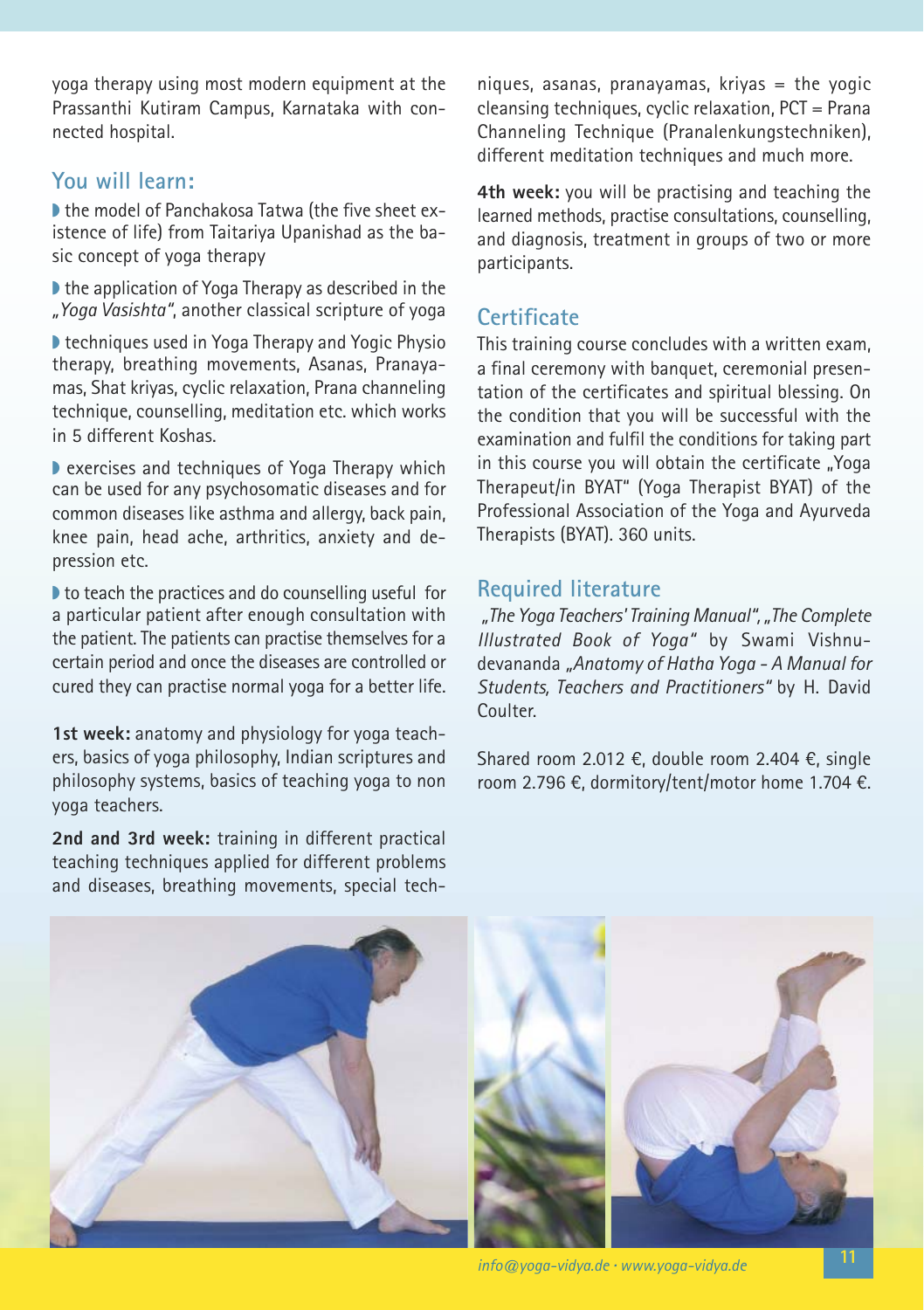### **The Teachers**



**Swami Atma Swaruparamananda** studied with Andre Van Lysebeth; he was initiated into kriya yoga by Swami Shankarananda Giri and Swami Hariharananda Giri, a direct disciple of Sri Yukteswar and Paramahamsa Yoga-

nanda. As a volunteer staff member of the International Sivananda Yoga Vedanta Centers he studied with senior swamis and disciples of Swami Vishnudevananda for over twelve years. In mid 2001 he founded the Advaita Yoga Ashrama (AYA) and is now based in Europe, teaching primarily in Germany, Luxembourg and Amsterdam. Besides teaching yoga and vedanta, Swami Atma travels around the world to lead retreats and workshops. He is a popular and renowned Hatha Yoga Teacher of the Sivananda tradition.



**Swami Saradananda** has taught yoga for over thirty years. She is the author of several books, including *"Yoga Mind"* and *"Body and Chakra Meditations"*, which is scheduled to be released in spring 2008. She worked

with the Sivananda Yoga Centres for almost thirty years, as director and senior teacher of their facilities in New York, London, Delhi and the Himalayas. Now based in London, Swami Saradananda teaches advanced training programmes worldwide.



**Acharya Harilalji** – completed his Yoga Teachers' training course and Advanced Yoga Teachers' Training course at Sivananda Ashram in Neyyar Dam, Kerala, attaining the title Yoga-Acharya. Furthermore he completed a full-time

practice in yoga therapy (Yoga Therapy Instructors Course) at Prasanthi kutir, Bangalore. In his teaching he easily recognizes both weak and strong areas in his students' physicality and accordingly can suggest different asanas or variations depending on the individual. He is also the tutor in 'Nagelil' Ayurveda Medical College in Idukki district, Kerala and focusing on bringing the different aspects of yoga together in his teaching.



**Gauri Eckhart** - massage therapist and experienced yoga teacher from Spain, director of the Spanish Sananda Yoga Centre in Madrid has instructed yoga teachers for a long time. She has studied many Yoga systems like

Sivananda, Iyengar, Ashtanga and Bikram as well as other systems of physical exercise (Feldenkrais, Pilates, Alexander technique) and exact knowledge of human anatomy. Her very clear, exact yet light way of teaching is challenging and thereby very fostering. After her lessons your body will feel as though you were reborn!



**Westley Eckhart** was born in Canada, is a practising psychotherapist and the leader of yoga centres in Spain. He has trained yoga teachers for more than 25 years and studied psychology in London. Disciple of Swami

Vishnu-devananda.



**Dr. Nalini Sahay** - is a disciple of Swami Satyananda Saraswati, founder of the Bihar School of Yoga. Nalini has many facets of experience. Currently she runs TORCH, an NGO working with street children and

HIV/AIDS patients in New Delhi. She is a psychologist whose past experience includes teaching therapeutic yoga at schools and hospitals.



**Narayani** - is co-author and model of the newly re-published best selling *"Book of Yoga"*. A senior disciple of Swami Vishnu-devananda, Narayani has more that 30 years of yogateaching experience. Narayani's

teaching style is characterized by deep love and sensitivity. Her classes have a magic to them – with playfulness, even in difficult variations. The asanas are complemented by profoundly spiritual stories, poems and talks.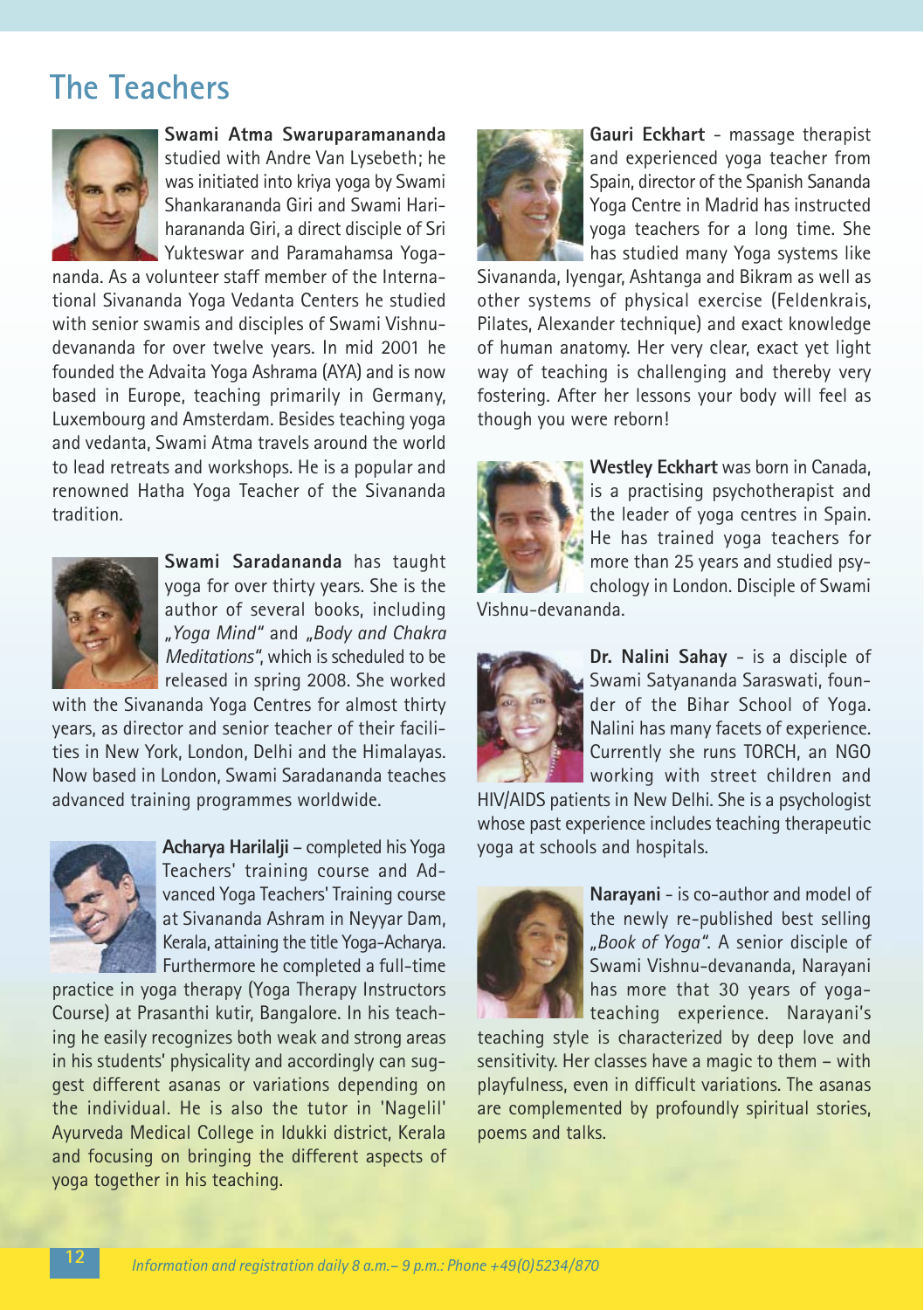### Registration Form/Forma de inscripción

 $\lambda$ 

I hereby register for the following Yoga Teachers' Training / Advanced Teachers' Training / Yoga Therapy Course at Yoga Vidya Retreat Centre Bad Meinberg:

| □ 4-Weeks-Intensive with Swami Atma: July 12 - August 9, 2009                                                                                                                             |
|-------------------------------------------------------------------------------------------------------------------------------------------------------------------------------------------|
|                                                                                                                                                                                           |
| □ First two weeks July 12 - 26, 2009; second two weeks first half of August 2010<br>□ Me inscribo obligatoriamente para el curso intensivo de tres semanas en español con Gauri y Westley |
| Eckhart: Julio 3-24, 2009                                                                                                                                                                 |
|                                                                                                                                                                                           |
| <b>Advanced Teachers' Training*</b>                                                                                                                                                       |
| Asana Intensive with Narayani: □ January 16-18, 2009 □ September 13-18, 2009<br>□ Intensive A1 - Jnana Yoga with Swami Saradananda: April 10-19, 2009                                     |
| □ Hatha Yoga Pradipika with Swami Atma: June 26 - July 5, 2009                                                                                                                            |
| □ Asanas- Anatomical Precision with Gauri Eckhart: July 15-19, 2009                                                                                                                       |
| □ Yoga for Yoga Teachers with Swami Saradananda: July 17-24, 2009                                                                                                                         |
| □ Chakra Meditation with Swami Saradananda: July 24 - August 2, 2009                                                                                                                      |
| □ Pawanamuktasana with Dr. Nalini Sahay: August 7-12, 2009<br>□ Intensive F - Viveka Chudamani combined with Asana intensive with Narayani: September11-20, 2009                          |
| * With registration kindly enclose copy of your teachers' training course certificate                                                                                                     |
|                                                                                                                                                                                           |
| <b>Yoga Therapy</b>                                                                                                                                                                       |
| □ 4 weeks intensive with Harilalji: May 10 - June 7, 2009                                                                                                                                 |
| Desired accommodation/Prefiero acomodación en:                                                                                                                                            |
| $\Box$ double $\Box$ shared room $\Box$ dormitory/tent/motor home<br>$\Box$ Single                                                                                                        |
| □ Habitación individual □ Cama doble □ Dormitorio (4-6 camas) □ dormitorio de varios camas/                                                                                               |
|                                                                                                                                                                                           |
| carpa/aravana                                                                                                                                                                             |
|                                                                                                                                                                                           |
|                                                                                                                                                                                           |
|                                                                                                                                                                                           |
|                                                                                                                                                                                           |
|                                                                                                                                                                                           |
|                                                                                                                                                                                           |
|                                                                                                                                                                                           |
|                                                                                                                                                                                           |
|                                                                                                                                                                                           |
|                                                                                                                                                                                           |
|                                                                                                                                                                                           |
|                                                                                                                                                                                           |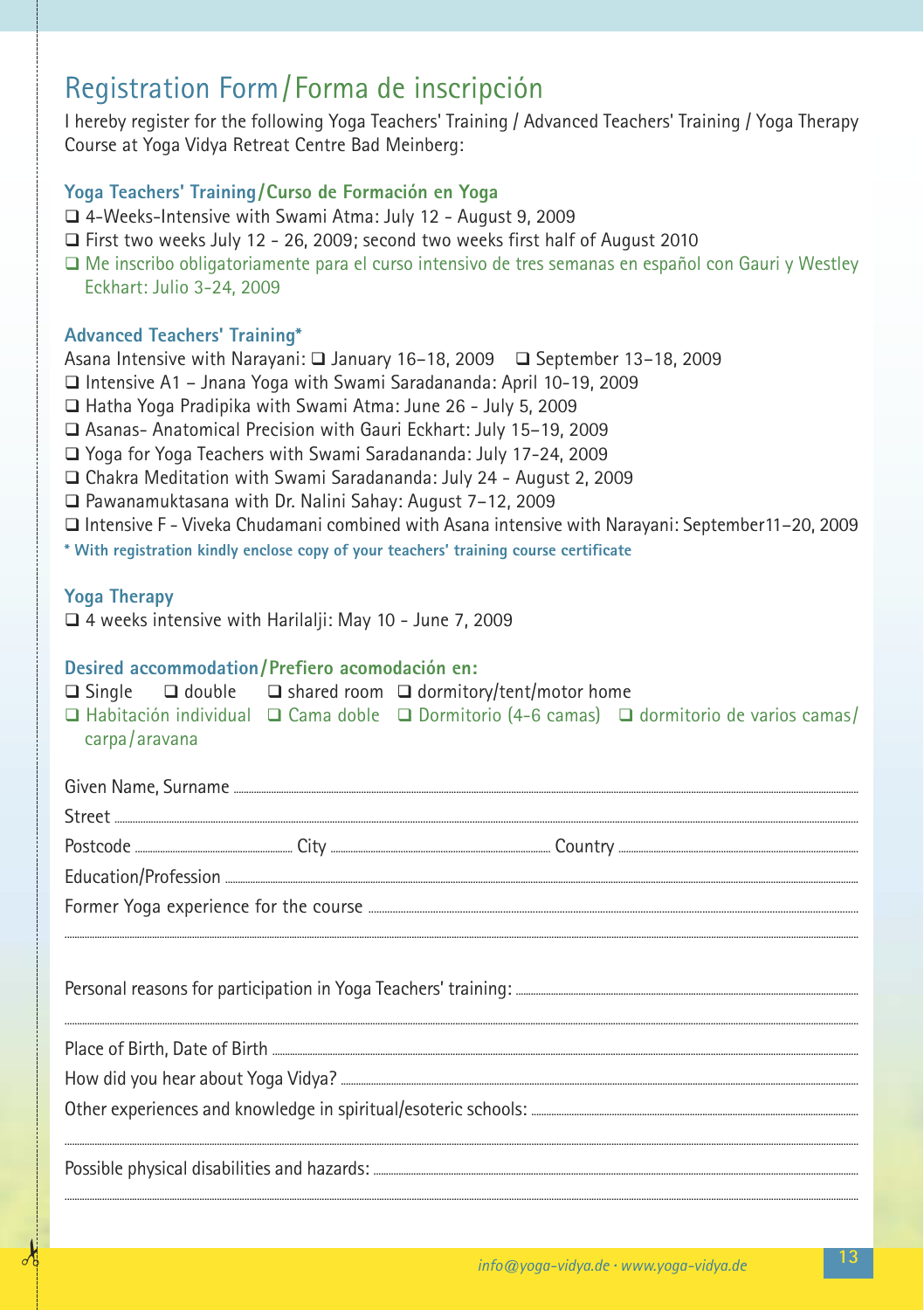#### **Terms of payment:**

Advance payment due with registration: minimum 250 € . Remaining fee: 2 weeks before start of course.

 $\Box$  Money Order (Please state seminar and seminar date on the order form and bring your receipt!): Yoga Vidya e.V. Bad Meinberg, account no. 2150078400, BLZ 47260121, Volksbank Paderborn-Höxter-Detmold e.G. (from outside Germany BIC: DGPBDE3M, IBAN: DE41472601212150078400)  $\Box$  or send cheque with registration form

#### **Terms of payment for books**

 $\Box$  Cheque enclosed

q I will transfer the money to the account of Yoga Vidya GmbH, account number: 215 0369 400, BLZ 472 601 21, Volksbank Paderborn-Höxter-Detmold e.G.

(from outside Germany IBAN DE 41 472 601 21 215 0369 400 · BIC DG PB DE 3M)

**I need a shuttle service** on the .................................................................................. (date) at .............................................................................. (time) □ Horn-Bad Meinberg Station (Free shuttle service from 8.30 a.m. - 7.15 p.m.)

q Pickup from airport Paderborn/Lippstadt (35 €). (Upon special request only. Train recommended. Free pick-up from Horn Bad Meinberg station).

q Pickup from airport Hanover (60 €). (Upon special request only. If possible please take train. Direct train from airport to Steinheim, pick-up from Steinheim possible)

#### **Conditions and Requirements**

Participation in all classes, lectures and workshops is mandatory. Meat, fish, eggs, tobacco, alcoholic beverages, coffee and black tea are under no circumstances allowed during course. Students who disregard these rules and requirements will be expelled from the course and no refund will be given. There will also be no refund if students leave the course early. In case of cancellation latest 2 weeks before start of the course there will be a refund, less a 25€ fee. Cancellation less than two weeks before start of course: 50% of the regular price will be charged. The changing of courses or dates is possible without extra charge up to one month before the course begins. After that an administrative fee of 15€ is due. If requested, a credit voucher may be granted, valid for our other seminars.

I have read and understood the aforementioned conditions, terms and requirements (see next page). I declare to take responsibility for myself and my actions.

..............................................................................................................................................................................................................................................................................................................................

**Location, Date, Signature**

#### **Condiciones y requerimientos:**

La participación en todas las clases, conferencias y workshops es obligatoria. No es permitido de ningún modo tomar carne, pescado, huevos, tabaco, bebidas alcohólicas, café y té durante todo el curso. Estudiantes que no respetan estas reglas serán excluidos del curso sin devolución. Tampoco resulta una devolución si un estudiante abandona el curso antes. En caso de la anulación a más tardar 2 semanas antes del comienzo del curso hay una devolución menos una tasa de 25€. En caso de la anulación menos que 2 semanas antes del comienzo del curso cargamos 50% del precio regular. El cambio de cursos o fechas hasta un mes antes del comienzo del curso es posible sin tasas extras. Después cargamos una tasa administrativa de 15€. Se puede obtener un abono válido para otros seminarios.

He estudiado y entendido las condiciones y requerimientos antes comentatos. Declaro que asumo la responsabilidad para mí y mis aciones.

..............................................................................................................................................................................................................................................................................................................................

**Lugar, Fecha, Firma**

#### **Please mail to/Por favour manda a:**

**Yoga Vidya e.V.**, Wällenweg 42, D-32805 Horn-Bad Meinberg, Germany. Tel. +49(0)5234/87-0; Fax +49(0)5234/87-1875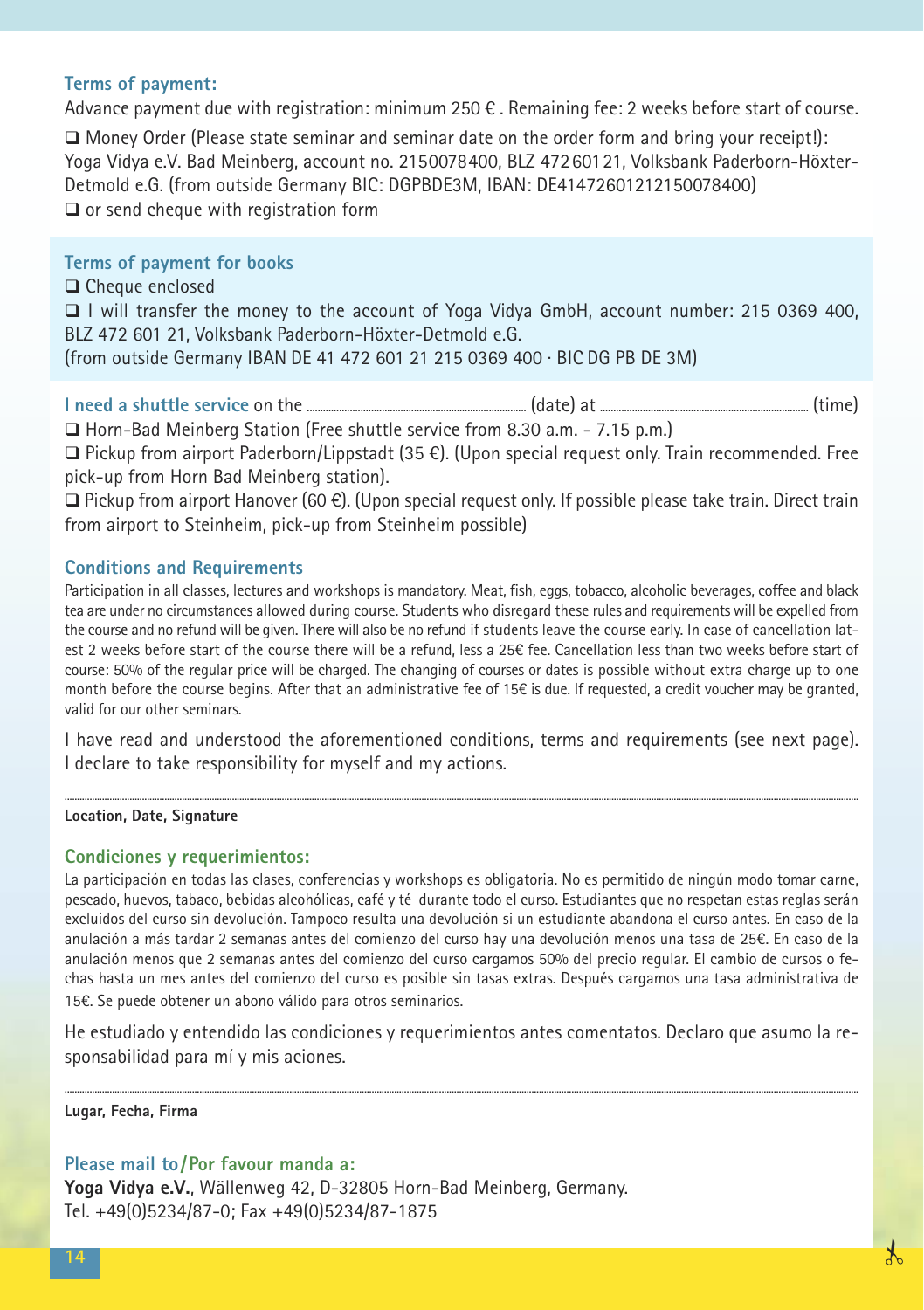### **Yoga Vidya e.V.**

Yoga Vidya is a non-profit community group which aims at spreading the teachings of truth ("vidya"), the practice, exercise and techniques of classical, holistic Yoga. Founded in 1992 in Frankfurt. The seat is now Döttesfeld. Yoga Vidya Centre Westerwald was founded in 1996 and Yoga Vidya Retreat Centre Bad Meinberg was founded in 2003. There are Yoga Vidya Centers in 50 major German cities and Vienna, Austria. We teach Yoga in its many aspects in a variety of courses and seminars; Yoga Vidya is Europe's leading and biggest Yoga educational program. All fees for courses directly support the trust. Donations are tax-deductible.

### **Swami Sivananda 1887-1963**

One of the grand Masters of yoga of the 20th century, Swami Sivananda is the inspiration behind all Yoga Vidya centres. Born in Southern India, he attended mission school and learned, at a young age, to integrate Indian and Western knowledge. He then studied medicine and emigrated to Malaysia where he managed a hospital. At the age of 37 he returned to India to do intensive practice of Yoga and Meditation in Rishikesh (Himalaya). Swami Sivananda attained Samadhi, self-realisation, aim of all Yoga practice. Drawn by his personality and loving aura, many students came to live and learn from him. Swami Sivananda dedicated his life to integral Yoga and to spreading the teachings to his students from the East and the West alike.



The most famous of his books are *"Bliss Divine", "Sadhana", "Commentary on the Bhagavad Gita"* and *"Japa Yoga"*. His motto was: Serve, love, give, purify, meditate, realise. Some of his students, Swami Vishnudevananda, Swami Chidananda, Swami Satchidananda, Swami Satyananda, Boris Sacharow and André van Lysebeth, were the initial messengers of Yoga to the West.